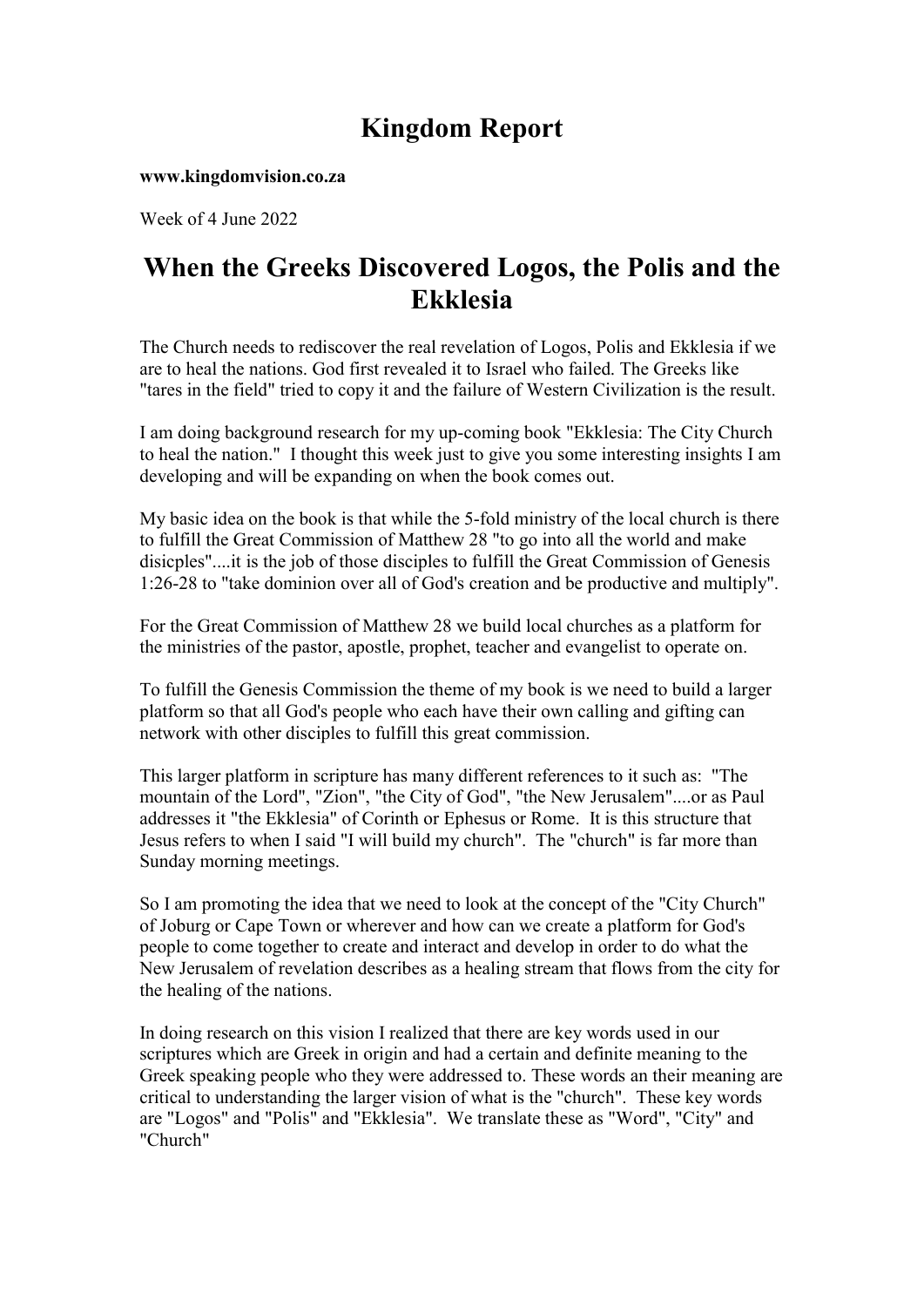What we have done I am convinced of is to give our own meanings to these key words without understanding their origin and background and therefore what information they should be conveying to us. Are we in fact getting the same message from these words than what Jesus, John and Paul meant to convey?"

So I went back to do some historical research to get a better perspective and see if as I suspect we are missing something. Obviously there is a lot here to relate which I will expand on in my book but I thought you might find some of these insights interesting:

The Greek term "Logos" was a new word invented by one of the first Greek philosophers named Heraclitus in the city of Ephesus about the year 500 BC. We translate it as 'Word" but the Greeks already had a word for that "rhyma". Heraclitus created this new word to describe a new idea. This idea he was conveying was very important and therefore needed a new word.

What is important about this new idea and new word is that in the same city of Ephesus more than 500 years later the apostle John made this city his home church and wrote his great gospel there and started that Gospel with... "In the beginning was the Logos and the Logos was with God and the Logos was God....and the Logos was made flesh and dwelt among us.... and all things were made by Him". What did this mean to the Greek church at Ephasus?

Now here is another important insight I discovered. Because of the radical new philosophy of "the Logos" by the first Greek philosophers (and I will shortly tell you what it meant to them") they developed the idea of the "Polis" or the city or community that would reflect this Logos in the world. And then an extension of that was if we build such a new "polis" we need a new way to operate such a "polis" according to "Logos" and that new operating entity is the new concept of "the ekklesia".

To describe to what this discovery of the Logos was to the Greek philosophers I need you to understand what their problem was. They looked up in the sky and saw all the stars are fixed and unmovable. But there were 7 things that moved in the sky: the sun, the moon and 5 stars which we now know are the planets you can see with the eye....Mercury, Venus, Mars, Jupiter and Saturn.

They wanted to know what causes movement? There is always a cause for any movement. The only cause they had up to this time was the theology of Hesiod who got a "divine" visitation from the gods to say it was the gods who are the cause of that movement and in fact all movement, love, war, conflict, seasons, rain, sunshine etc. By about the 6th century all over the world people were starting to look for a different answer than "the gods".

The Greeks asked how can we build a prosperous nation of order and lawfulness if the gods themselves are capricious, vengeful, lustful, warlike etc. So there developed a small group of philosophers in these Ionian cities (based on the west coat of Turkey the same cities that John addressed Revelation to).

They concluded basically this. There are things that move. But there is one who is unmovable that causes all else to move but who Himself cannot be moved. There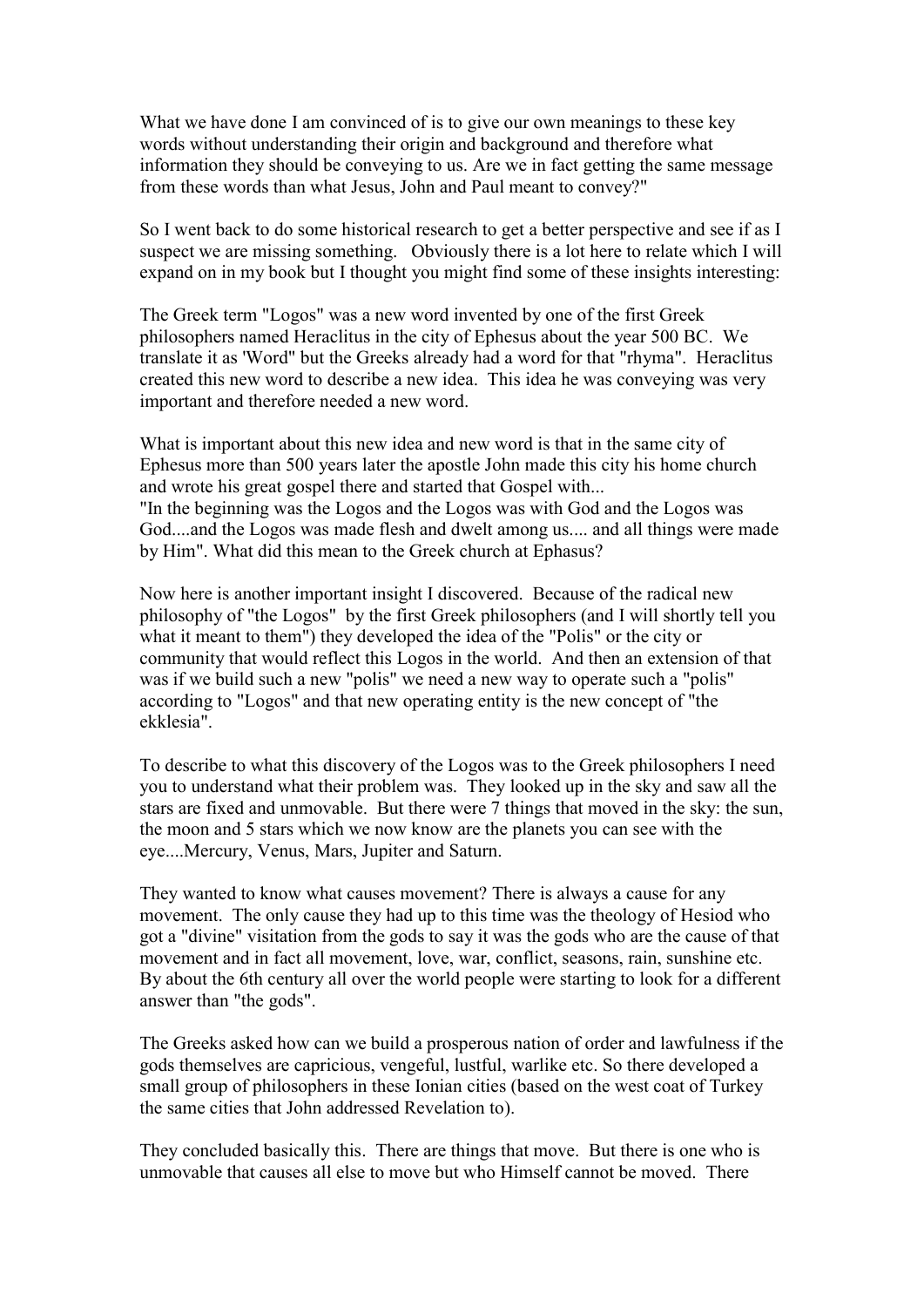must therefore be one God from which all proceeds. The next conclusion is that if this is so then the basis on which this one God moves all is by "Lawfulness". There is a basic law order underlying all of reality. It was Heraclitus who then decided to call this underlying lawfulness by the term "the Logos". He did not understand what ties it all together but his speculation was that fire being energy is probably the connection. Another philosopher Anaximander said he thought it was "air" that permeated everything. Another philosopher Thales said no it was "water". What they were grasping at was that living things die without light, water or air and this demonstrated an underlying law of life that had nothing to do with the chaotic gods of Hesiod....it had to do with 'Logos".

#### To these people "Logos" was and I quote

"God the unmoved one is universal reason (logos) the universal law immanent in all things binding all things into a unity and determining the constant change of the universe according to universal law, it is the all-pervading order of things and people"

Can you imagine the impact that John's opening 5 verses in his gospel had to the inhabitants of Ephesus the city where the Logos idea came from? And for a people who were taught that the manifestation of this life bringing Logos could be either water, fire or air.....can you see what it meant in that day to be "baptized in water" or John the Baptist declaring in this gospel story that I not only baptize you in water but there is one coming who will baptize you in the Holy Spirit and fire or when John recounts Jesus "breathed on His disciples and said receive the Holy Spirit".

The result of this philosophical and theological revolution in the Greek community was the realization that Logos needs to be manifested in how we conduct our affairs on earth. So they said we need a "polis" or city of a community of people who reflect the order of Logos. And to operate such a city we need a people who will reflect this Logos in their lives who are called out by their exemplary lives to be the ones who can operate the Polis according to Logos and we call them the "ekklesia" meaning the "called out ones" who understand Logos and will order the life of the city according to the laws of Logos. And for one brief moment in time and space the Greeks tried to live the city life of the Logos and the polis and the Ekklesia through Solon and Athens and the golden age of Pericles.....and failed.

And then the apostle John introduced the Ephesians and the Greek Ionian cities home of the philosophers to the real Logosof God and why they failed in their attempts to live and demonstrate the Logos of God.

Which brings me to Israel and their failure to live and demonstrate the Logos of God in either the polis of Jerusalem or the life on the nation or the laws of God to the world which He called them to do.

The amazing thing is that there was a parallel phenomenon happening to the Greeks among the Israelites. It is the usual story of when God sows His wheat the enemy sows his tares in the same field.

When Hesiod was getting his divine revelation from demons at the same time Isaiah was getting his divine revelation from God. When Hesiod was writing "Theogony"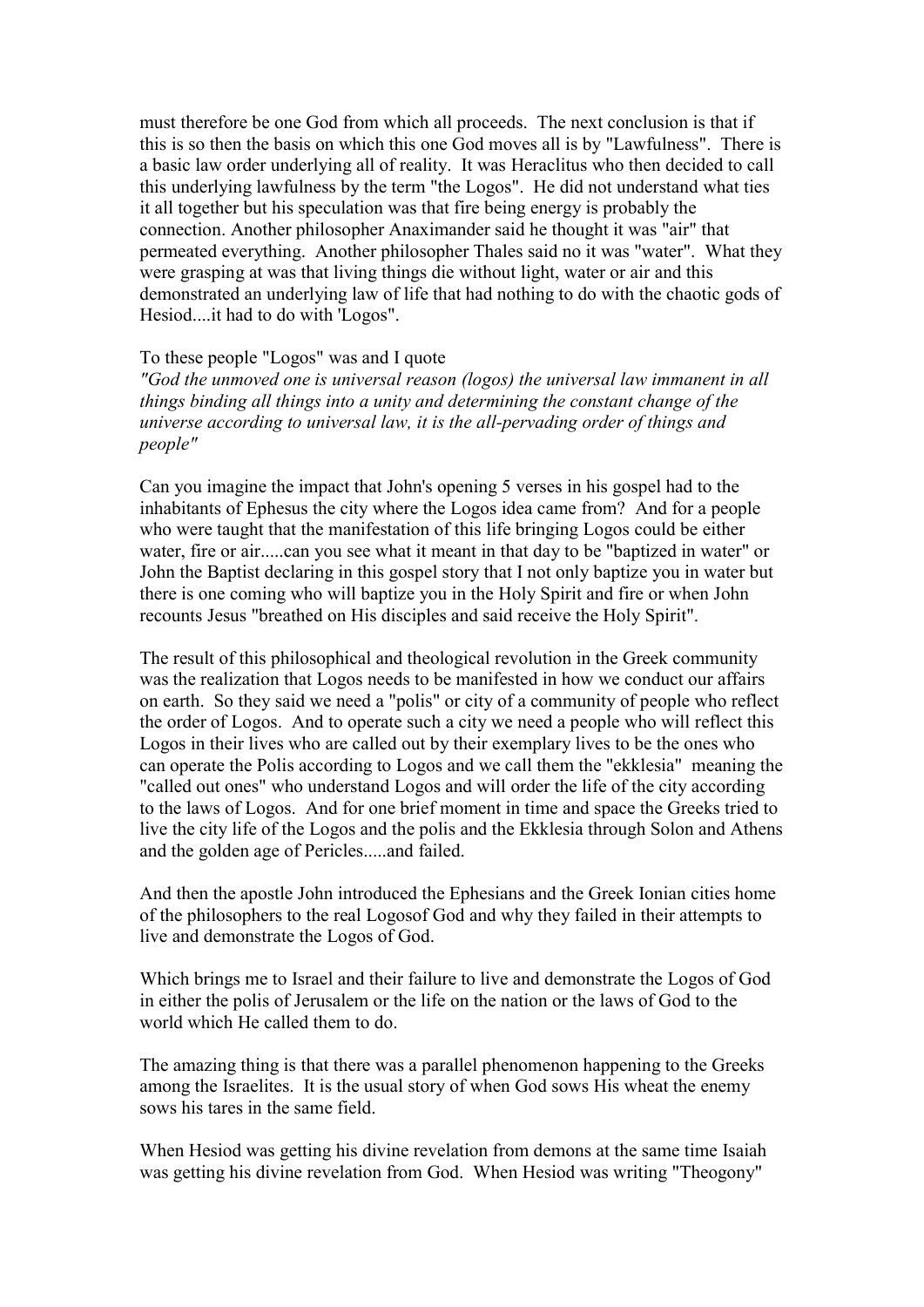about the gods Isaiah was writing his great revelation of not only God but the savior to come and salvation for all mankind.

When Heraclitus and the philosophers were struggling with discovering God and the Logos at the same time an amazing thing was happening in Babylon. From history and scripture we know that God raised up Cyrus the Great to release the Jews from Babylon to rebuild Jerusalem and the Temple. Cyrus also conquered Ionia in 546 BC so when these Greek philosophers were doing their searching they were part of the Persian empire along with the new returning Jews to Jerusalem...at the same time!

The king following Cyrus was Darius who had an amazing revelation. He had to throw Daniel into the lions den when he did not want to do it but we know what happened in that story. But what most don't realize is what Darius commanded after this incredible display of the power of God. He proclaimed this.....

#### Dan 6:25 Then king Darius wrote unto all people, nations, and languages, that dwell in all the earth; Peace be multiplied unto you. Dan 6:26 I make a decree, That in every dominion of my kingdom men tremble and fear before the God of Daniel: for he is the living God, and stedfast for ever, and his kingdom that which shall not be destroyed, and his dominion shall be even unto the end. Dan 6:27 He delivereth and rescueth, and he worketh signs and wonders in heaven and in earth, who hath delivered Daniel from the power of the lions

This decree went out at the time when the Greek philospohers of Ionia who were under the rule of Darius at that time would have heard this decree. And as Ezra and Nehemiah were rebuilding Jerusalem and the Temple and Ezra was restoring and compiling the scriptures of Israel the emerging philosophers of Ionia would have heard of the God of Daniel and the restored city of Jerusalem as God's Polis and they would have had access to the scriptures that Ezra compiled.

And from this they would have concluded: There is only one God.....because king Darius proclaimed it in all the world.

And when they read the scriptures of this one God of Israel in Proverbs there clearly states how the great unmovable one God created the world. He created it by the one He called "Wisdom"

Pro 8:1 Doth not wisdom cry? and understanding put forth her voice?

- Pro 8:22 The LORD possessed me in the beginning of his way, before his works of old.
- Pro 8:23 I was set up from everlasting, from the beginning, or ever the earth was.
- Pro 8:24 When there were no depths, I was brought forth; when there were no fountains abounding with water.
- Pro 8:14 Counsel is mine, and sound wisdom: I am understanding; I have strength.

Pro 8:15 By me kings reign, and princes decree justice.

Pro 8:16 By me princes rule, and nobles, even all the judges of the earth.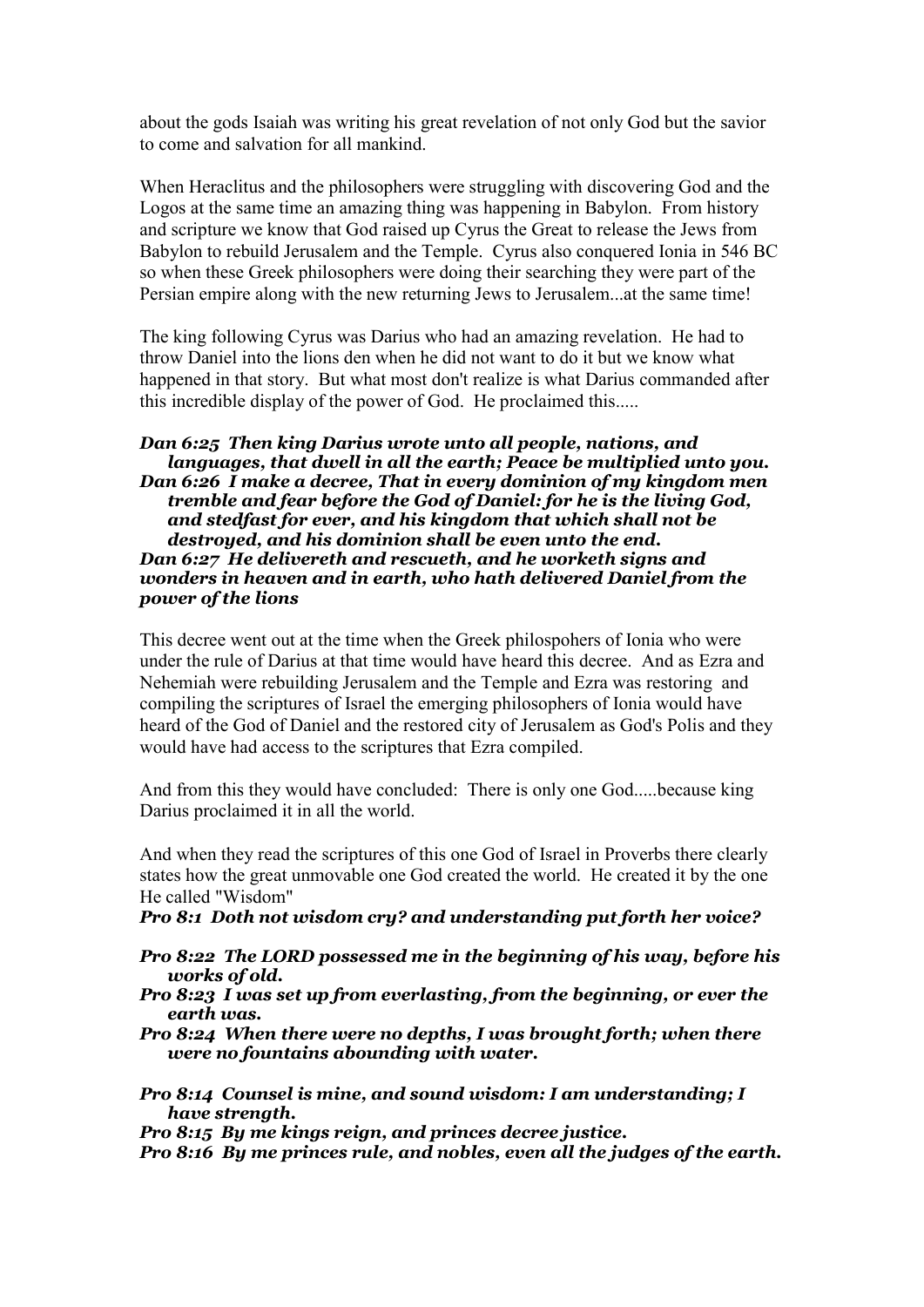## Pro 8:17 I love them that love me; and those that seek me early shall find me.

Wisdom is the Logos of God and the Logos of God is Jesus Christ. God created by Logos and rules by Logos. The Greeks had that right. They just did not realize who Logos is.

I believe the Ionian philosophers got their concept of Logos from Proverbs of Israel when Darius commanded that the God of Israel is the One great God.

The tragedy of Israel at this time was that the Greeks like tares in the field ran with the vision of One God, the Logos and the City of God and the Ekklesia of God which Israel should have introduced to the world but they did not. Nehemiah and Ezra tried to instill that vision in them with the help of the two great prophets of that time Haggai and Zachariah but they failed.

When Jesus came as the revealed Logos of God he told Israel "the kingdom has been taken from you and given to another nation who will bring the fruits of the kingdom to the world".

Which brings us to the church today.

In the last 40 years the dominant Greek word to hit the evangelical charismatic church has been the Greek term "rhyma" meaning the spoken Word of God. This has been a valuable contribution to the idea that there is power in the spoken Word of God and we need to exercise that power as the authority of the believer.

However if we are to fulfill our Genesis 1:26-28 mandate we need to rediscover that other Greek word "Logos" in its original intent. Because when we do then like the Greeks of Ionia we will discover that the Logos of God is the wisdom of God on how all of reality operates, both this world and the spirit world.

That has implications. It means we need to develop the Logos Polis...the city and community of people who base their way of life on the Logos of God...the wisdom of God. And that Polis or City or Community of God needs a discipled "ekklesia" a called out people who are what God has always wanted from Israel a nation made up of "kings and priests" that populate the city of God. That implies that a city whose citizens are all trained kings and priests means that it is a people who understand the Logos of how the earth works, how the spirit realm works.

And to give you one good example of where the church has gone wrong....the creation of wealth. You cannot create wealth by "rhyma" regardless of what the prosperity preachers tell you. The scripture of Proverbs 8 tells you that wealth creation comes from operating by Logos...the wisdom of God. Because that is how reality on this earth works. You cannot talk wealth into existence...it requires work by wisdom!

That is the theme of my new book. We need to rediscover the Logos of God. It was our revelation to begin with and the Greeks stole it and tried it and failed and the modern democracies of the West tried to copy it but have failed as the British philosopher Sir Roger Scruton observes...